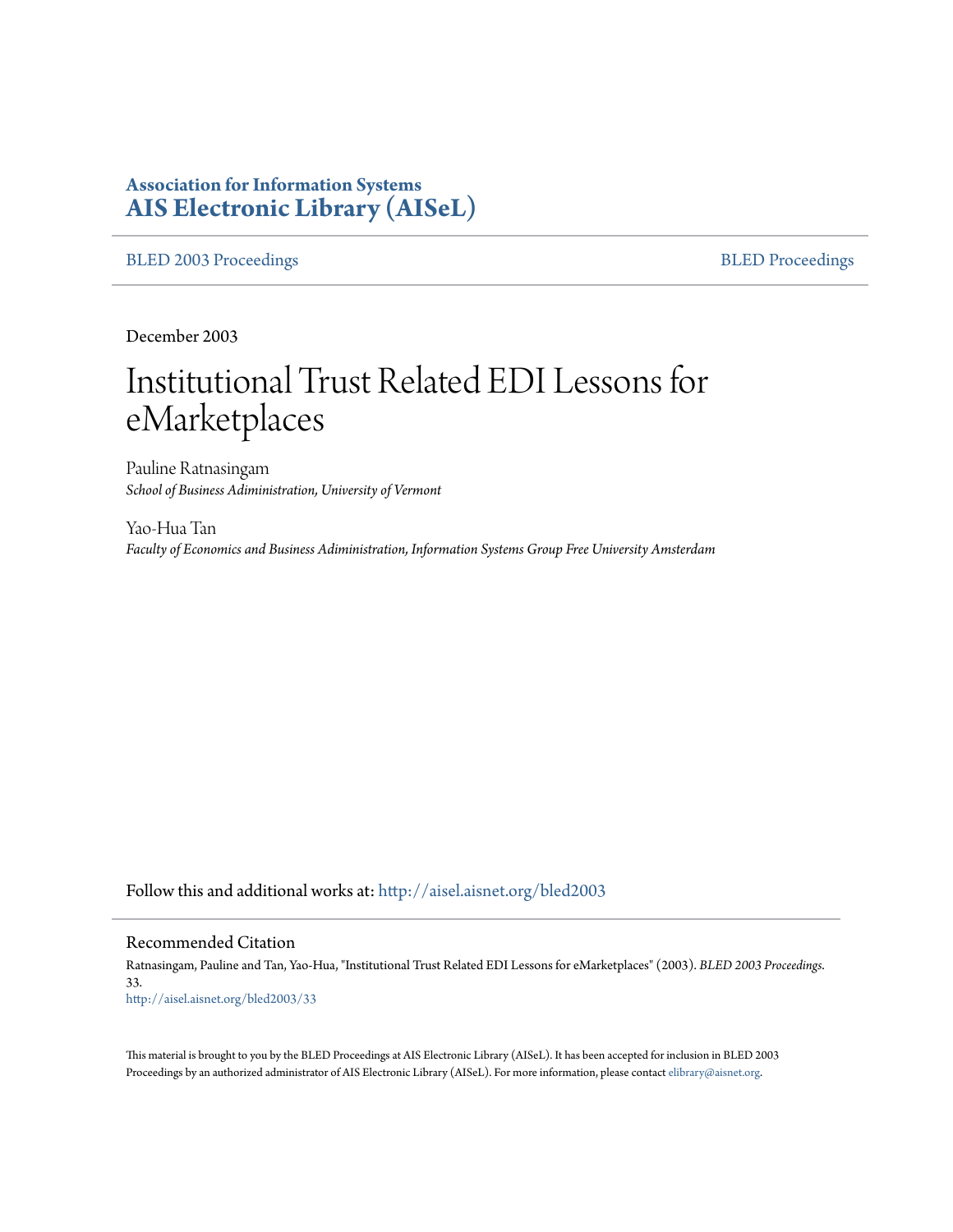# **16th Bled eCommerce Conference**

#### **eTransformation**

Bled, Slovenia, June 9 – 11, 2003

# **Institutional Trust Related EDI Lessons for eMarketplaces**

#### **Pauline Ratnasingam**

School of Business Administration, University of Vermont, United States Ratnasingam@bsad.uvm.edu

#### **Yao-Hua Tan**

Faculty of Economics and Business Administration, Information Systems Group Free University Amsterdam, The Netherlands YTan@feweb.vu.nl

## **Abstract**

*Organizations around the world are capitalizing on a proliferation of new technologies and applications over the Internet and World Wide Web to develop e-business. Despite the interest in e-marketplaces, there are still many open questions about e-marketplaces and how they differ from other B2B e-commerce applications. This paper examines the lessons learned from EDI adoption to explain the success or failure of e-marketplace participation. Building upon the notion of institutional trust that develops through situational, structural and procedural factors, we propose a model which identifies facilitating conditions that favor e-marketplace participation. We conclude the paper with implications to theory, practice and directions for future research.* 

*Key words: EDI adoption, institutional trust, electronic marketplaces, facilitating conditions.* 

## **1. Introduction**

E-marketplaces are an important recent phenomenon and are growing rapidly. Forrester Research (www.forrester.com) predicts that transactions through these business-tobusiness marketplaces will reach \$2.7 trillion by 2004. Varadarajan and Yadav (2002, p. 297) defined e-marketplaces as a *"networked information system that serves as an enabling infrastructure for buyers and sellers to exchange information, transaction and perform, other activities related to the transaction before, during and after the transactions."* Segev, Gebauer and Farber (1999) refer to an e-marketplace as "a virtual place where buyers and sellers meet to exchange goods and services". E-marketplaces enable buyers and sellers to come together and exchange information related to price,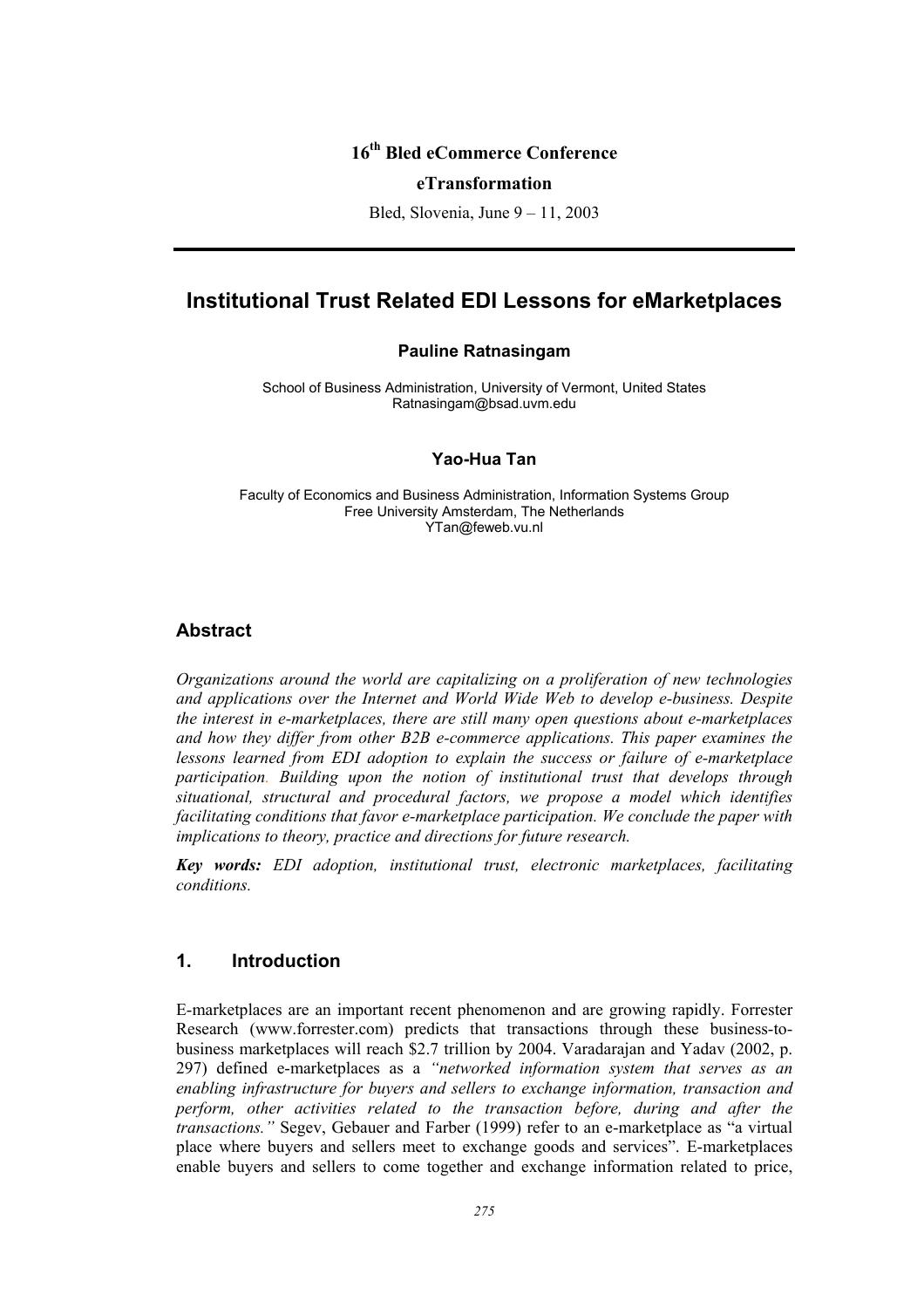product specifications and terms of trade, and a dynamic price-making mechanism (such as the bid and ask system) which facilitates transactions between firms (Kaplan and Sawhney, 2000) and (Kambil and Van Heck, 2002). According to Bakos (1998), emarketplaces serve the following three functions: (1) aggregate the supply and demand, (2) facilitate the exchange of goods, services, information and payments associated with market transactions; and (3) provide an institutional infrastructure that enables the efficient functioning of the market.

Previous scholars have identified different types of e-marketplaces. They differ by its focus (Wise and Morrison, 2000); by the type of goods traded (e.g, direct or indirect, single vertical industry or multiple vertical industry, commodity or differentiated), Soh and Markus, 2002; by the type of trading mechanism supported (catalog, auction or exchange, negotiated pricing, or combination), by the type of support activities provided (e.g., inspection, warehousing, transportation, insurance, financing), or by ownership (private trading exchanges, public independent e-marketplaces, or industry consortia). Similarly, Kaplan and Sawhney, (2000) categorized e-marketplaces as seller-oriented buyer-oriented, and neutral e-marketplaces. Varadarajan & Yadav (2002, p.296) suggest the following factors drive the emergence of e-marketplaces.

- Greater information richness of the transactional and relational environment;
- Lower information search costs for buyers;
- Diminished information asymmetry between sellers and buyers;
- Electronic spatial proximity of buyers and sellers;
- Greater temporal separation between time of purchase and time of possession of physical products purchased in the e-marketplace;
- Greater temporal proximity between time of purchase and time of possession of digital products purchased in e-marketplaces.

Despite the recent popularity of e-marketplaces there are many open questions about emarketplaces as to how they differ from traditional electronic network support for B2B commerce. This study examines the impact of Electronic Data Interchange (EDI) adoption on e-marketplace success. There seems to be a link between industry sectors which have a strong tradition in EDI adoption, such as the automotive industry or the fast moving consumer retail industry, and the apparent success of large e-marketplaces in these sectors such as Covisint (www.covisint.com) for the automotive industry or World Wide Retail Exchange (www.worldwideretailexchange.org) or Transora (www.transora.com) for the fast moving consumer retail industry. The research question of this paper is to what extent does EDI adoption impacts e-marketplace participation. Emarketplace participation refers to the firm's extent of adoption, integration and use of emarketplace applications and in this study we apply Kaplan and Sawhney's, (2000) categorization of e-marketplaces.

In order to understand the possible impact of EDI adoption on the success of emarketplaces we use the theory of institutional trust to explain this relation. McKnight and Chervany (2002) describe institutional trust as a critical part of Internet transactions. Institutional trust is trust that is brought about by for example contracts, formal procedures or standards that are issued and guaranteed by institutions. For example, trade laws that are issued by national governments or the EDIFACT electronic message standard that is issued by the EDIFACT working group of the United Nations. More specifically, our research question is: to what extent is the impact of EDI adoption on emarketplace success mediated by institutional trust?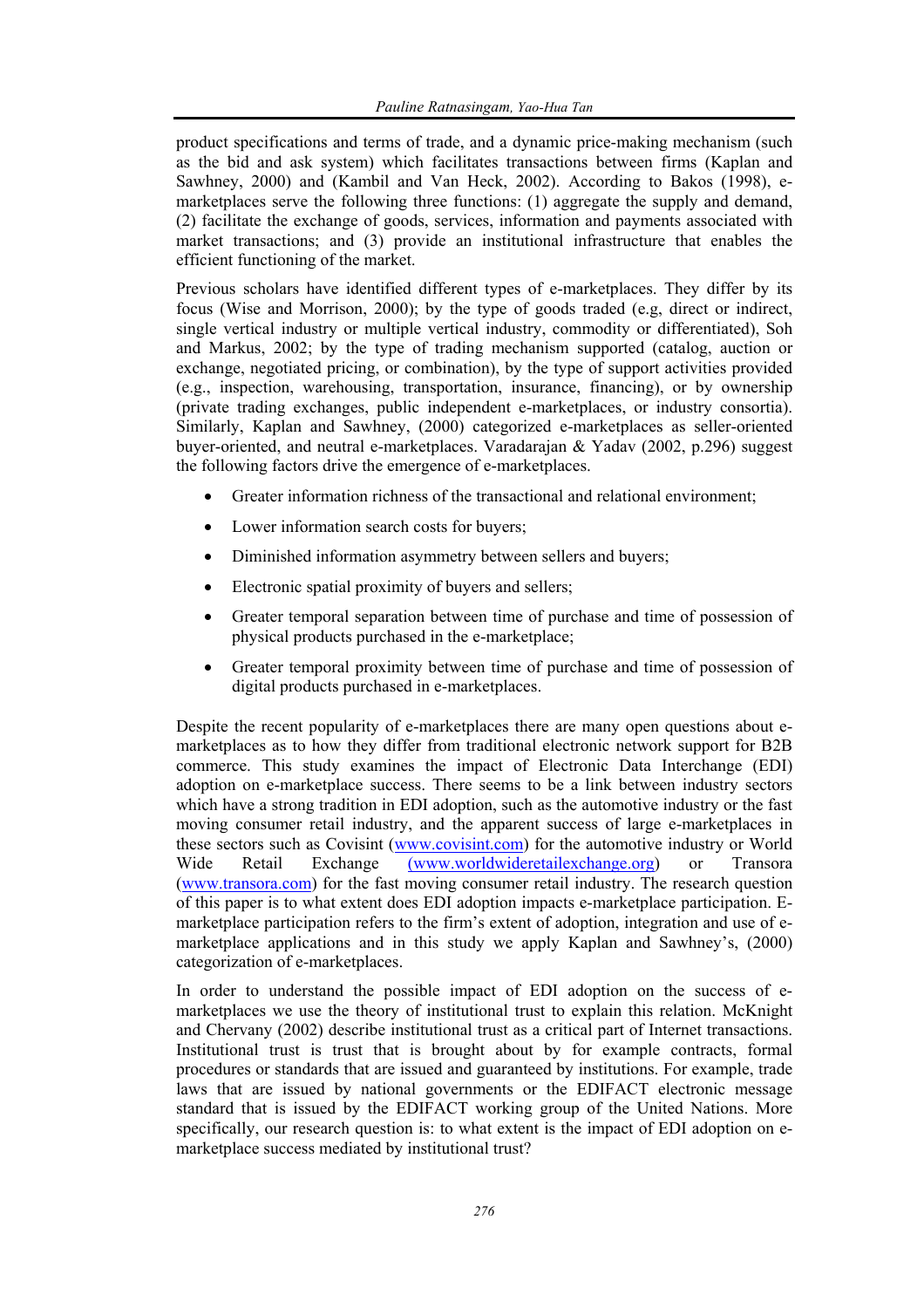The rest of the paper is organized as follows. In the next section we discuss the relationship between EDI and e-marketplaces followed by institutional trust leading to the development of the conceptual model and justification of the research propositions. Then we discuss the lessons learned from EDI that contribute to facilitating conditions for emarketplaces. Finally, we conclude the paper with implications for theory and practice leading to directions for future research.

# **2. EDI and eMarketplaces**

At first glance issues of EDI relationships seem quite different from issues in establishing e-marketplaces. Most e-marketplaces were promoted as price discovery methods, whereas EDI is focused solely on efficient processing of routine trade messages, in particular for electronic purchasing and Just-In-Time (JIT) delivery between companies. So, why would one expect that EDI adoption impacts e-marketplace participation?

In the late 1980's traditional EDI via Value-Added-Networks was a prominent development in electronically connecting companies. Chwelos et al (2001) argue that as B2B e-commerce gains prominence, the use of EDI will remain an important enabling technology. EDI software, products, and consulting services are predicted to grow from US \$800 million in 1997 to \$2 billion annually in 2001 (Densmore, 1998). The main driving factors for EDI include streamlining standardized routine business processes, and back office integration of information systems thus achieving efficiencies from direct savings (i.e. reduced paper flow, administrative costs and transaction costs). Similarly, Premkumar et al (1994) conducted a study of EDI adoption by companies and they identified benefits such as reduced costs, faster turnaround, and better customer services and to a certain extent strategic advantage over their competitors.

EDI, unlike other types of information technology innovations, cannot be adopted and used unilaterally; organizations motivated to adopt EDI must either find similarly motivated trading partners or persuade their existing trading partners to adopt EDI (Hart and Saunders, 1998; Webster, 1995). Both companies in an EDI relationship have to use interoperable hardware and software platforms. Thus, EDI requires integration with other applications for tasks such as; materials planning, payment, accounts payable to create real benefits.

Standards play an important role in EDI adoption and e-marketplaces as they contribute to uniform business practices, trade messages such as purchase orders, purchase order acknowledgement, and invoices (Christiaanse and Markus, 2002). Standardization enforces a routine structure for transaction exchanges that in turn leads to integration and interoperability of the IT systems that facilitates IT connectivity. EDI organizations rely on established standards such as ANSI X12, EDIFACT and forms industry groups that permit regular face-to-face meetings to discuss issues facing EDI operations. Standardization facilitates EDI exchanges (Mukhopadhyay et al., 1995). If messages were not standardized, then the company receiving the message might be unable to process the message that was sent by another company. We investigate the role of standardization in EDI relationships as institutional situation that contributes to technology trust and examine its application on e-marketplaces. We argue that industries with a strong tradition in EDI have an advantage in building e-marketplaces. Standardization is related to trust. Having the right type of standardization in an EDI relationship creates trust for both parties that this relationship will work and create efficiencies. Likewise having the right standards for product descriptions enables effective price comparison, and hence will create sufficient trust that the e-marketplace will fulfil its promise to generate better prices for buyers. Since this trust is not based on personal experience between companies,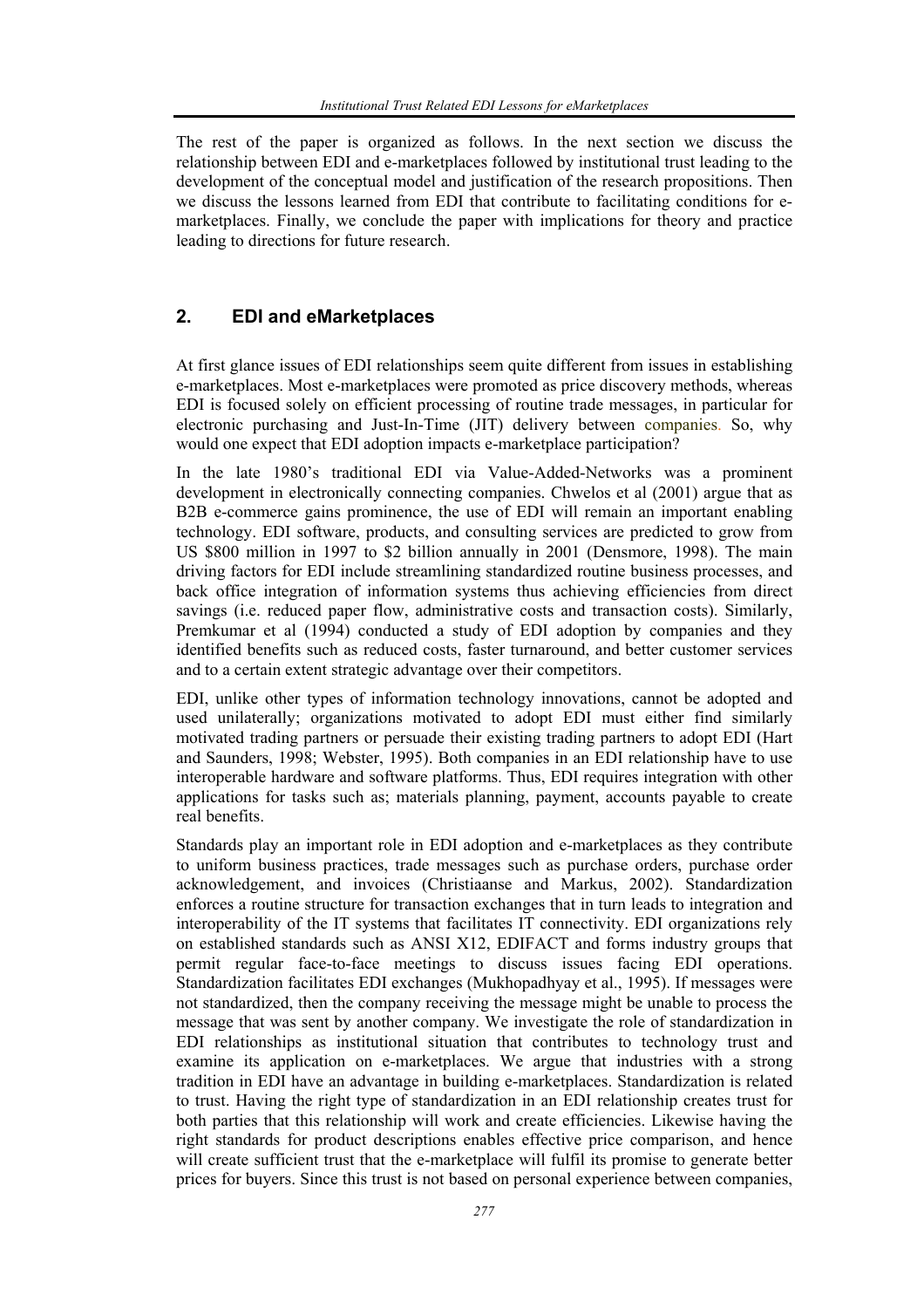but on more formal institutions that coordinate these standardizations, we investigate the impact of EDI experience on building e-marketplaces within the framework of institutional trust.

Price comparisons in e-marketplaces only can work if the sellers have comparable offerings. In other words, the success of an e-marketplace requires transparency of comparable goods, and this requires standardization of product descriptions. For example, aggregated electronic catalogues that describe the offerings of various sellers in a uniform standard way are of vital importance for the success of an e-marketplace. Hence, one of the major projects of an e-marketplace such as Covisint is to develop this aggregated electronic catalogue for car components for the various car manufacturers. The importance of this standardized product information is clear from the strategy applied by many sellers to counteract the buying power of the buyers by frustrating standardization. A typical example of this lack of standardization from the off-line world is the enormous variety of incomparable products in the financial service industry such as insurances or mortgages. This lack of transparency reduces competition (Bakos, 1998). Uniform electronic catalogues provide the structure and standardization for e-marketplace success.

# **3. Conceptual Model**

In this section we discuss the role of institutional trust in EDI and e-marketplaces leading to the development of the conceptual model and research propositions. The institutional view of trust has been studied by various e-commerce researchers (see e.g. McKnight et al., 1998; 2002; Tan and Thoen, 2001; Pavlou, Tan and Gefen, 2002). Institutional trust refers to institutional structures that enable trading parties to transact successfully in an emarketplace situation. Zaheer et al (1998) suggest that individual members make up an organization and therefore trust relates to organizational trust. In her seminal study, Zucker (1986) suggests that institutional trust is the most important mode by which trust is created in an impersonal economic environment without familiarity and similarity (communality). Zucker describes two dimensions of institutional trust. First, third-party certification to establish a party's trustworthiness. For example, national rules for commercial banks issued by the government to establish trust in the banking sector. Second, escrows guarantee the expected outcome of a transaction. Tan and Thoen (2001) propose the term 'control trust' to describe trust built by control procedures that are issued and enforced by institutions; e.g. the Letter of Credit in international trade. McKnight and Chervany (2002) describe institution-based trust as a critical part of Internet transactions. They introduced two dimensions. First structural assurances, which refer to beliefs that favorable outcomes are likely because of contextual structures, such as contracts, regulations, and guarantees. Second, situational normality, which refers to beliefs that success is anticipated, because the situation is normal. Situational normality in e-commerce refers to e-commerce systems that have security services such as confidentiality, integrity, authentication, non-repudiation, availability and access control mechanism embedded in e-commerce technologies in the form of protocols and best business practices. Best business practices include top management commitment, written policies, procedures, and audit and risk management strategies (see Ratnasingam, Pavlou, and Tan, 2002). Following McKnight and Chervany (2002), institutional trust is defined as the organization's belief that favorable conditions are in place that are beneficial to outcome success. We argue that situational factors describe reasons for forming interorganizational relationships which is consistent with inter-organizational relationships theory. Pavlou, Tan and Gefen (2002) investigated the role of institutional structures in building trust in different stages (exploration, maturity) of a relationship in B2B ecommerce and introduced a third dimension of institutional trust, called facilitating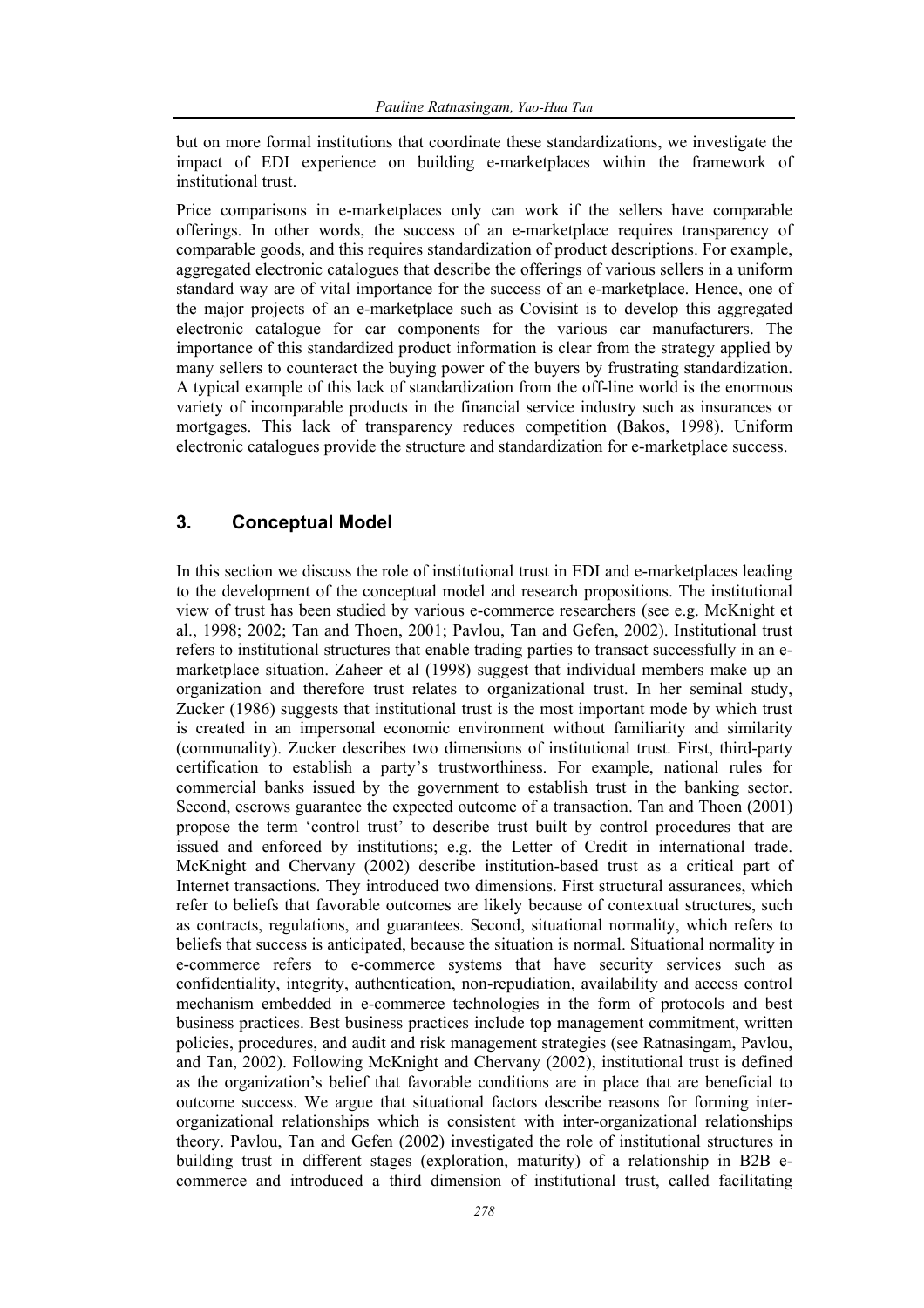conditions, in addition to structural assurances and situational normality. Facilitating conditions are supposed to be less formal than structural assurances, but they are more tangible than situational normality. Facilitating conditions refer to shared standards, and common beliefs about behaviors and goals. In particular, they include a) IT connectivity and interoperability (b) standards and (c) uniform product descriptions. Improved efficiencies in the business operations are derived from the standardization and back office integration of information systems that in turn provide the necessary technological infrastructure for IT connectivity. Standards, ranging from ISO, quality control or message standards, contribute to a routine uniform business practice. Figure 1 presents the conceptual model of institutional trust for e-marketplace participation.



*Figure 1: Conceptual Model of Institutional Trust Facilitating Conditions for E-Marketplace Participation* 

The conceptual model (Figure 1) identifies facilitating conditions of institutional trust and its impact on e-marketplace participation. We discuss EDI adoption followed by institutional trust and the dimensions of facilitating conditions which consists of IT connectivity, standards and uniform product descriptions. IT connectivity refers to the extent to which the technological mechanisms enable firms to be IT connected, in order for them to undertake transaction exchanges. By applying the dimensions of EDI adoption from previous research (Chwelos et al., 2001; Iacovou et al., 1995; Premkumar et al., 1994; 1997) we identify three sub-concepts of IT connectivity namely IT compatibility, IS telecommunication infrastructure and internal integration. IT compatibility examines the extent organizations participating in e-commerce are connected by means of hardware, software and third party servers. IS telecommunication infrastructure facilitates the medium of exchange over the Internet and finally internal integration examines the extent organizations have integrated their internal IS systems and applications in order to facilitate their in-house business operations and back end business processes. In the next section we discuss the specific relevance of the role of facilitating conditions in institutional trust for EDI and e-marketplaces, respectively participation respectively.

# *3.1 EDI Adoption and IT Connectivity*

IT connectivity in EDI adoption is traditionally achieved via Value-Added-Networks (VANs) that play the role of a third-party server. VANs include translation software which converts EDI messages from an organization's internal transaction format into the document/message standard for transmission or vice versa. Examples of EDI translator software products include; Telstra Multimedia's Tradelink, GEIS and Premenos' Templar software. Furthermore, the EDI translation software enables this conversion between inhouse application software formats and the more generic EDI document formats bi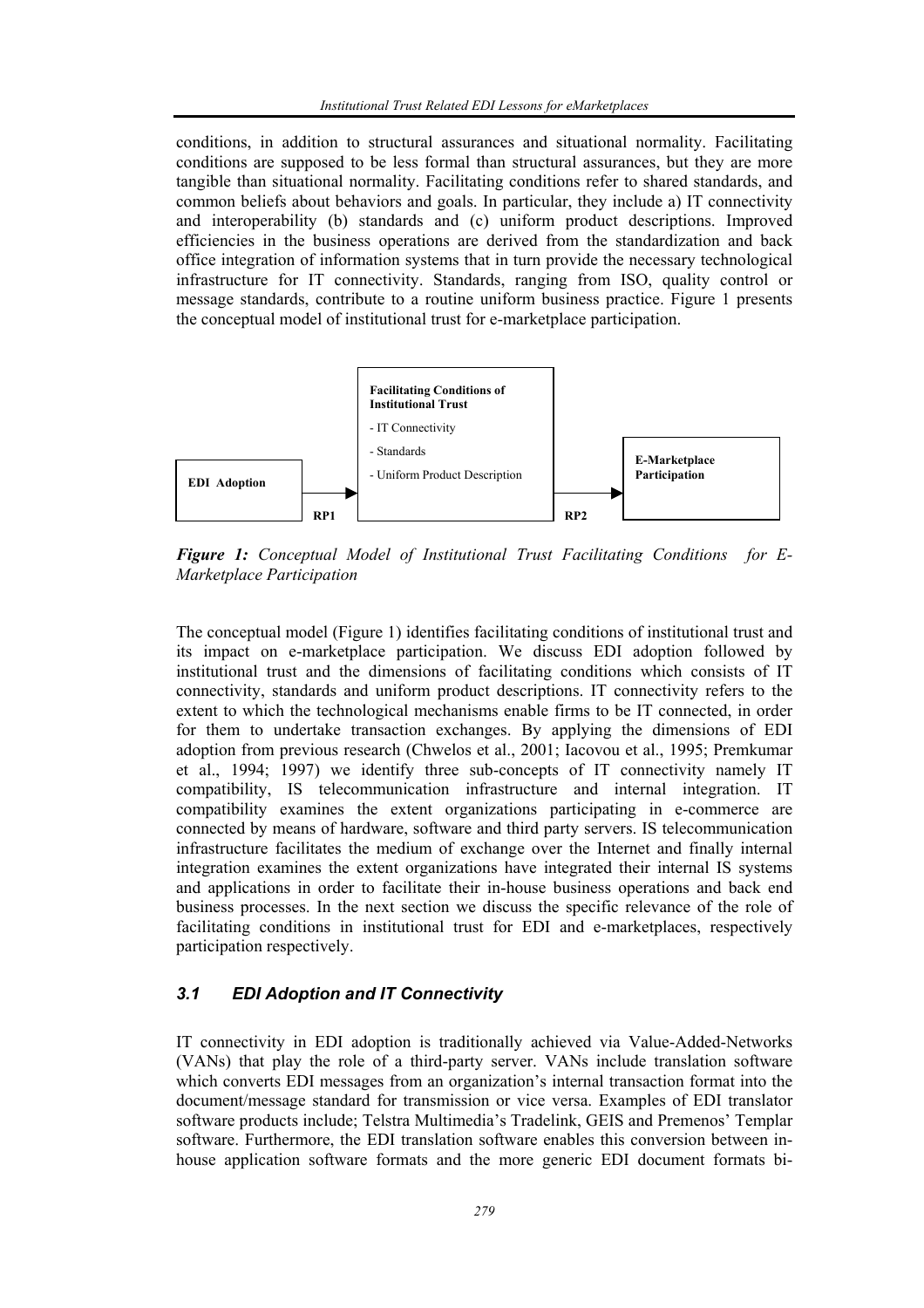directionally, so that both trading partners in the dyadic relationship are able to receive timely, accurate, and reliable information (Emmelhainz, 1990; Marcella and Chan, 1993).

IS telecommunication infrastructure refers to the transmission medium over the Internet that is used to connect the information systems between the organizations (e.g. traditional EDI, Internet based EDI, extranets and secure Internet access). IS telecommunication infrastructure in turn facilitates interoperability of EDI functions that supports inventory control as it uses the state of the art databases, and telecommunications that provide the necessary IS infrastructure to confidently initiate and develop EDI systems.

EDI internal integration creates inter-related databases that are used for controlling, auditing, and reporting security mechanisms, authorization routines, data editing to correct and/or reject and reroute incorrect data, code translation. The databases in turn facilitate translation of the trading partner's part numbers, customer numbers and special codes that are built into applications. Since a significant part of the internal integration is required to establish links with internal applications, we can expect organizations that have integrated their internal applications are more likely to succeed in EDI operations. Therefore, trading partners experience flexibility that supports numerous functionality features including audit/control reports, back-up/restart procedures, software support and costs. EDI clearly is an integral part of JIT delivery schemes and hence requires internal integration of information systems across supply chain (even to the extent of deploying identical software systems). Without internal integration it would be difficult for EDI to facilitate in-house business processes that allow JIT activities to take place in a timely manner thus improving supply chain management activities.

## *3.2 EDI Adoption and Standards*

Standards play an important role in EDI adoption as EDI is used primarily to electronically transfer repetitive business transactions such as purchase orders, invoices, and approval of credits, advance shipping notices, and confirmations. Christiaanse and Markus (2002) suggest that EDI involves standardization of data (business documents like purchase order, purchase order acknowledgement, invoice and advance shipping notice). For example, in the U.S. separate trading partner agreements are usually set up by each EDI transmissions pair reflecting the considerable "interpretative openness" of EDI's document standards. Message standards contribute to a structured manner for transacting messages. EDI standards include American (ANSI X12) standard, and the Guidelines for Trade Data Interchange (GTDI) standard in the United Kingdom. In addition, the Electronic Data Interchange for Administration, Commerce and Transport (UN/EDIFACT) forms the internationally agreed standards, directories and guidelines for the electronic interchange of structured data and, in particular, for the interchange of data relating to goods and services (Holland and Lockett, 1992; Moynihan, 1994; Picard, 1992).

EDICA (1990), the EDI governance body in Australia, formerly called Electronic Commerce Australia (ECA), and now known as Tradegate Australia Pty Ltd monitors the implementation of EDI standards within industry groups. Similarly, industry standards such as the Federation Chamber of Automotive Industry (FCAI) and Federation of Automotive Product Manufacturers (FAPM), consisting of automotive manufacturers and suppliers, were set up to provide instructions in EDI operations guided by standards. FCAI represent members from all automotive organizations who meet bi-monthly to discuss issues relating to EDI usage. On the other hand, open standards in EDI enable automotive suppliers to form a network called the American Automotive Network Exchange (AANX). This network enables buyers to order from any supplier across the globe.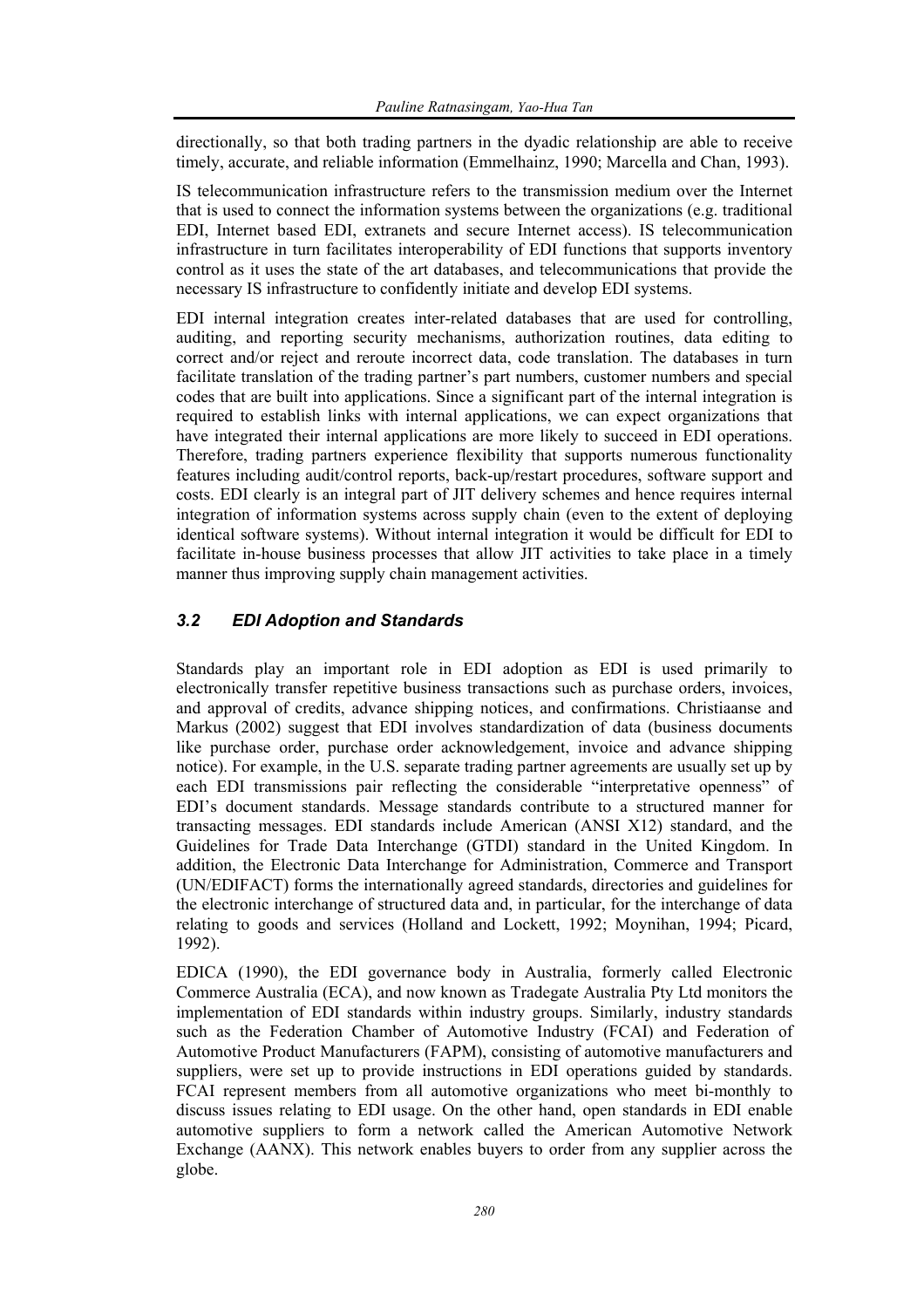## *3.3 EDI Adoption and Uniform Product Descriptions*

Uniform product descriptions are essential for the success of EDI. If only a trade message such as a purchase order was standardized but not the product that was ordered in the purchase order, then the application-to-application processing between supplier and manufacturer would still not be working. Therefore uniform product codes play an important role in EDI. For example, EAN creates open, global and multi-sectoral standards based on best business practices and drives the implementation of supply and demand chain management. They also contribute to EAN product codes that lead to uniform product descriptions. Similarly, the automotive industry have specific codes for each product followed by item descriptions, that in turn enables trading partners around the world to confidently exchange transactions, as they are familiar with the terminologies. Therefore we propose that:

*RP-1 Facilitating conditions of institutional trust are positively associated with EDI adoption*

## *3.4 Facilitating Conditions of Institutional Trust for eMarketplace Participation*

Previous scholars suggest that facilitating conditions refer to shared standards, relationship values and common beliefs about behaviors and goals (Heide and John, 1990; Jap and Ganesan, 1999; Morgan and Hunt, 1994). Pavlou et al., (2002) defined facilitating conditions as "the underlying non-governance mechanism that supports transaction success." They referred to standards that facilitate and support the use of interoperable IT platform. For example, business messages such as EDI standards, and common procedures for uniform product descriptions. Meehan (2001) supports this link between facilitating conditions and standards and suggest that recent industry reports show a growing recognition of the need to establish such standards.

Facilitating conditions engender institution-based trust in e-marketplaces. For example, Covisint provides online support tools for supply chain management integration, electronic document exchange (many based on EDIFACT standards) and an electronic catalogue for car components that aggregate and standardizes the component databases of the various car manufacturers. Pavlou et al. (2002) suggests that facilitating conditions simplify complicated contracts by implementing a single legal generic contract thus replacing the multitude of different contracts that a car manufacture should have to negotiate separately with different suppliers.

Standards play an important role in e-marketplaces as they create uniform product descriptions and a structure in order to facilitate large numbers of buyers and sellers to trade with each other. Price comparison is only possible if all e-marketplaces use uniform product descriptions. Without the uniform product descriptions there is no transparency in e-marketplaces. Similarly, the findings of Dai & Kauffman (2001) also suggest that current B2B e-marketplaces and e-procurement solutions fail to deliver sufficient value in the final step of the e-marketplace cycle. Hence, we assume that standards for emarketplaces are established according to the needs of a specific community and industry sector (as in the case of Covisint). Therefore, we propose the following research proposition.

*RP-2 Facilitating conditions of institutional trust are positively associated with emarketplace participation.*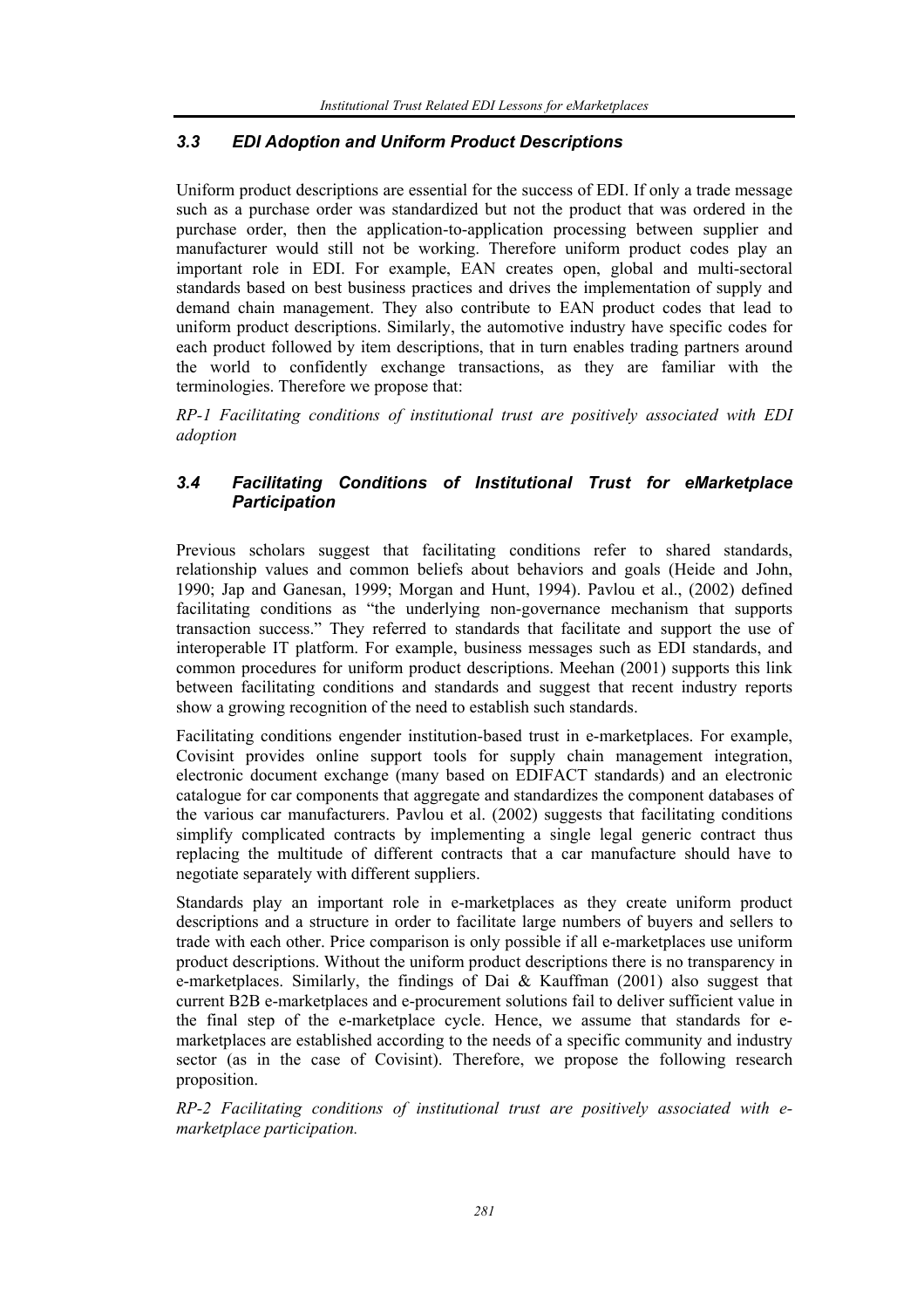# **4. Differences between EDI Adoption and eMarketplace Participation**

Although 95% of Fortune 1000 firms have implemented EDI, only 2% of the remaining 6 million businesses in the U.S. have done so (Densmore, 1998). Though the largest firms have aggressively encouraged EDI adoption, they have on average, been able to motivate only 20% of their partners to adopt. Chewelos et al (2001) found that there is a low adoption rate in small business enterprises. The remainder, often comprised of Small Medium-Enterprises have resisted adopting EDI for reasons such as high implementation costs, dominance of power, and other reasons that were not fully understood (Bouchard, 1993; Chewols et al., 2001; Hart and Saunders, 19978; Iaconov et al., 1995; Premkumar et al., 1997; Ratnasingam, 2000). In particular, it was observed in this research that

EDI relationships create lock-in effects for the weakerlock the trading parties by using the weaker partner in a business relation, and that often. In EDI proprietary standards are viewed as a strategic advantage for the dominant partner. However, in e-marketplaces the dominant parties, such as for example the canr manufacturers in Covisint may, want to a attract as many sellers as possible, and can hence in this case the dominant partnerbuyer benefits from having open standards that are simple to apply by as many sellers as possible. Hence, contrary to the typical EDI situation iIn e-marketplace open standards can beare thus viewed as a strategic advantage for e-marketplaces.

Past research supports the claim that the impact of competitive pressure (or external pressure, power) was a factor in EDI adoption (See Chwelos et al., 2001; Hart and Saunders, 1998; Iacovou et al., 1995; Premkumar et al., 1997; Ratnasingam, 2000). Although, there has been only limited research done on the role of power in emarketplaces, which indicates that power also plays a role in e-marketplace participation in the case of Covisint (e.g. Bailey, 2000), we assume that the lessons learned on the role of power for EDI adoption are also partly applicable for e-marketplaces. However, we expect that this power problem is somewhat mitigated in the case of e-marketplaces, because the dominant trading partners tend to endorse open standards that serve their purpose for e-marketplaces so that access is given to many trading partners as possible to do price comparisons.

# **5. Conclusions**

In this section we discuss the implications to theory, practice and suggestions for future research.

### *5.1 Theoretical & Practical Implications*

Lessons learned from EDI together with the importance of institutional structures discussed in this paper provides several new insights for building e-marketplace relationships. Drawing upon the dimensions of institutional trust and the lessons learned from EDI adoption research we suggest that the role of e-marketplace participation must include three facilitating conditions of institutional trust namely, IT connectivity, standards and uniform product descriptions. By analysing the link between EDI adoption and e-marketplaces applying the insights about facilitating conditions and its dimensions, this paper stresses the strategic role of EDI adoption as predictor for e-marketplace participation with institutional trust-building services as intermediate variable. This study contributes to practice as not only does this study provide the rationale for e-marketplaces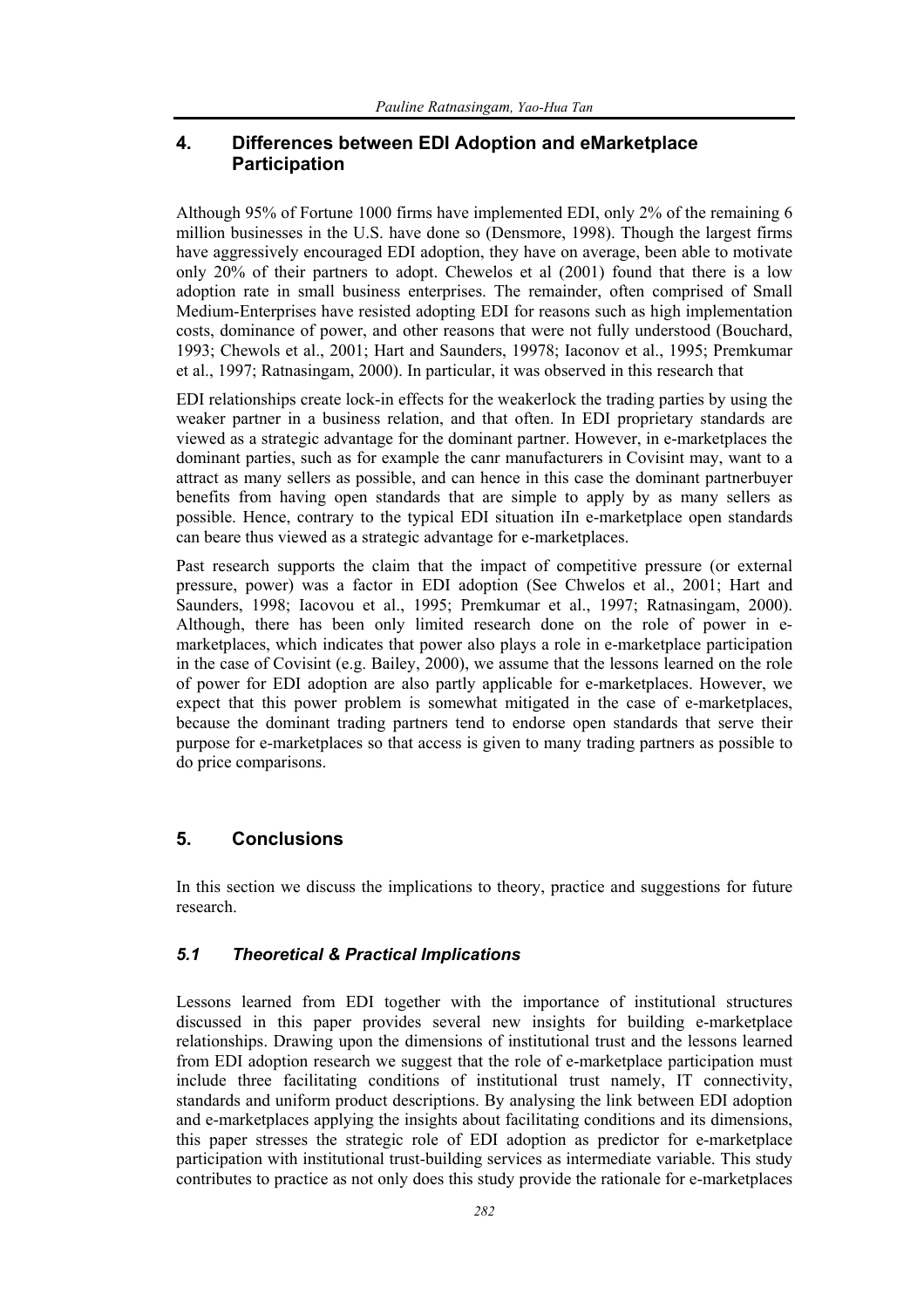to focus on trust-building services for online relationship building and transaction support, but it also prescribes what specific institutional provisions are most needed.

#### *5.2 Suggestions for Future Research*

The exploratory study aims to entice future empirical research to validate the proposed theoretical model by empirically showing that EDI adoption facilitates e-marketplace participation. We also plan to undertake research to empirically test the intermediate variable role of facilitating conditions (e.g. established standards, IT innovating and the awareness of external pressure). Christiaanse and Markus (2002) suggest that future studies in e-marketplaces should emphasize on technology, which we have focused on in this study.

#### **Acknowledgements**

We would like to thank Prof Stefan Klein for his valuable comments on an earlier version of this paper.

#### **References**

- Bailey, D. (2001) Antitrust Implications of B2Bs: Covinsint A Competitive Collaboration? May 2001. Available at: http://www.ftc.gov/opp/ecommerce/comments/baileycovinsint.pdf
- Bakos, J.Y. (1998), "The Emerging Role of Electronic Marketplaces on the Internet," *Communications of the ACM*, 41, 8, 35-42.
- Christiaanse, E., and Markus, M.L (2002) Business to Business Electronic Marketplaces and the Structure of Channel Relationships, 23rd International Conference in Information Systems, Barcelona, Spain.
- Chwelos, P., Bensbasat, I., and Dexter, A.S (2001) Research Report: Empirical Test of an EDI Adoption Model, *Information Systems Research*, Informs, Volume 12, Number 3, pp 304-321.
- Dai, Q., and Kauffman, R.J (2001) Business Models for Internet-based E-Procurement Systems and B2B Electronic Marketplaces: An Exploratory Assessment, Proceedings of the 34<sup>th</sup> Hawaii International Conference on System Sciences
- Densmore, B (1998) EDI vs. the new kids, Emmerce. (www.computerworld.com/home/emmerce.nsf//all/980406edi)
- EDICA. (1990) EDI Control Guide- Make your business more competitive, *EDI Council of Australia and EDP Auditors Association.*
- Emmelhainz, M. A. (1990) A Total Management Guide*, NCC Blackwell.*
- Hart, P., and Saunders, C (1998) Emerging Electronic Partnerships: Antecedents an d Dimensions of EDI Use From the Supplier's Perspective, *Journal of Management Information Systems*, 14, 4, Spring, 87-111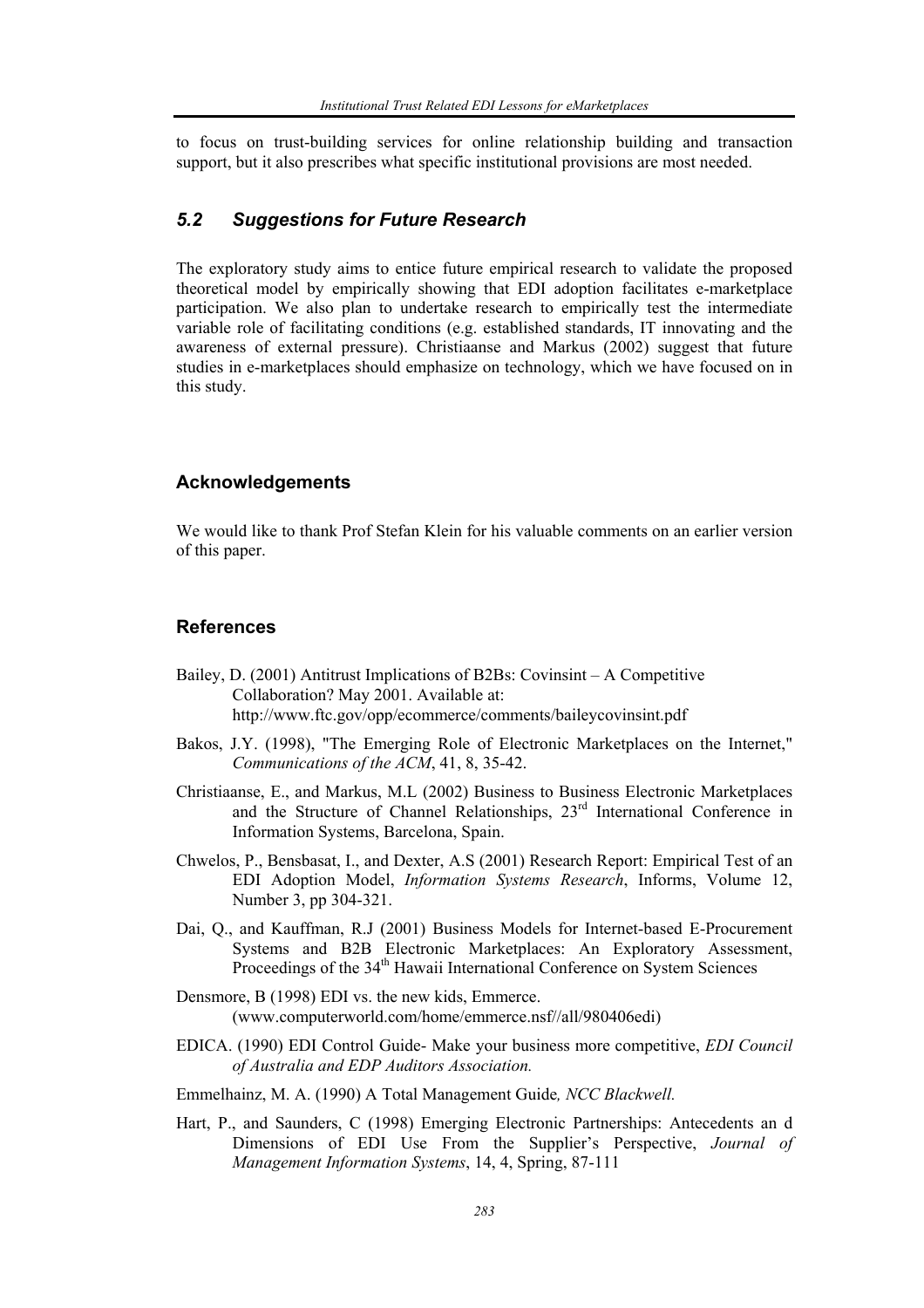- Heide, J. B and G. John (1990), "Alliances in Industrial Purchasing, The Determinants of Joint Action in Buyer-Supplier Relationships," *Journal of Marketing Research*, 37, 24-36.
- Iacovou, C.L., Benbasat, I., and Dexter, A.S. "Electronic data interchange and small organizations: adoption and impact of technology," *MIS Quarterly,* (19:4), 1995, pp. 465-485.
- Jap, S.D. and S. Ganesan (1999), "Control Mechanisms and the Relationship Life Cycle: Implications for Safeguarding Specific Investments and Developing Commitment," *Journal of Marketing Research*, 37, 227-245.
- Kambil, A., and van Heck, E (2002) Making Markets How Firms can Design and Profit from Online Auctions and Exchanges, Harvard Business School Press
- Kaplan, S., and Sawhney, M (2000) E-hubs: the new B2B marketplaces. Harvard Business Review, Volume 78, Issue 3, pp 97-104
- Marcella, Jr. A. J. and Chan, S. (1993) *EDI Security, Control and Audit,* Artech House Inc
- McKnight, D.H. and N.L. Chervany (2002), "What Trust Means in E-Commerce Customer Relationships: An Interdisciplinary Conceptual Typology," *International Journal of Electronic Commerce*, 6, 2, 35-53.
- Meehan, M (2001) Business to Business standards ready for scrutiny, *Computerworld.*
- Morgan, R. M. and S. D. Hunt (1994), "The Commitment-Trust Theory of Relationship Marketing," *Journal of Marketing,* 58, July, 20-38.
- Mukhopadyay, T., Kekre, S., and Kalathur, S (1995) Business value of information technology: A study of electronic data interchange, *MIS Quarterly*, 19, 2, 137- 156
- Pavlou, P.A., Tan, Y. H., and D. Gefen (2002), "The Transitional Role of Institutional Trust in Online Interorganizational Relationships," HICSS
- Picard, G. (1992) EDI For Managers and Auditors*, NCC Blackwell*, 1-167.
- Premkumar, G., Ramamurthy, K. and Nilakanta, S. (1994) *Implementation of EDI An Innovation Diffusion Perspective, Journal of Management Information Systems*, 11, 2, 157-186.
- Premkumar, G., Ramamurthy, K., and Crum, M. (1997) "Determinants of EDI adoption in the transportation industry," *European Journal of Information Systems*, (6), pp. 107-121
- Ratnasingam, P (2000) The Influence of Power among Trading Partners in Business to Business Electronic Commerce, *Internet Research*, 1, 56-62.
- Ratnasingam, P., Pavlou, P., and Tan, Y.H (2002) "The Importance of Technology Trust for B2B Electronic Commerce," *15th Bled Electronic Commerce Conference, e-Reality: Constructing the e-Economy, Bled, Slovenia, June*  $17<sup>th</sup>$  *-19<sup>th</sup>, pp. 384-*398.
- Ratnasingam, P., and Pavlou, P., (2003) "Technology Trust in Internet-Based Interorganizational Electronic Commerce" *Journal of Electronic Commerce in Organizations*, v. 1, no. 1, pp. 17-41, (Jan-Mar), Inaugral Issue, *Idea-Group Publishing.*